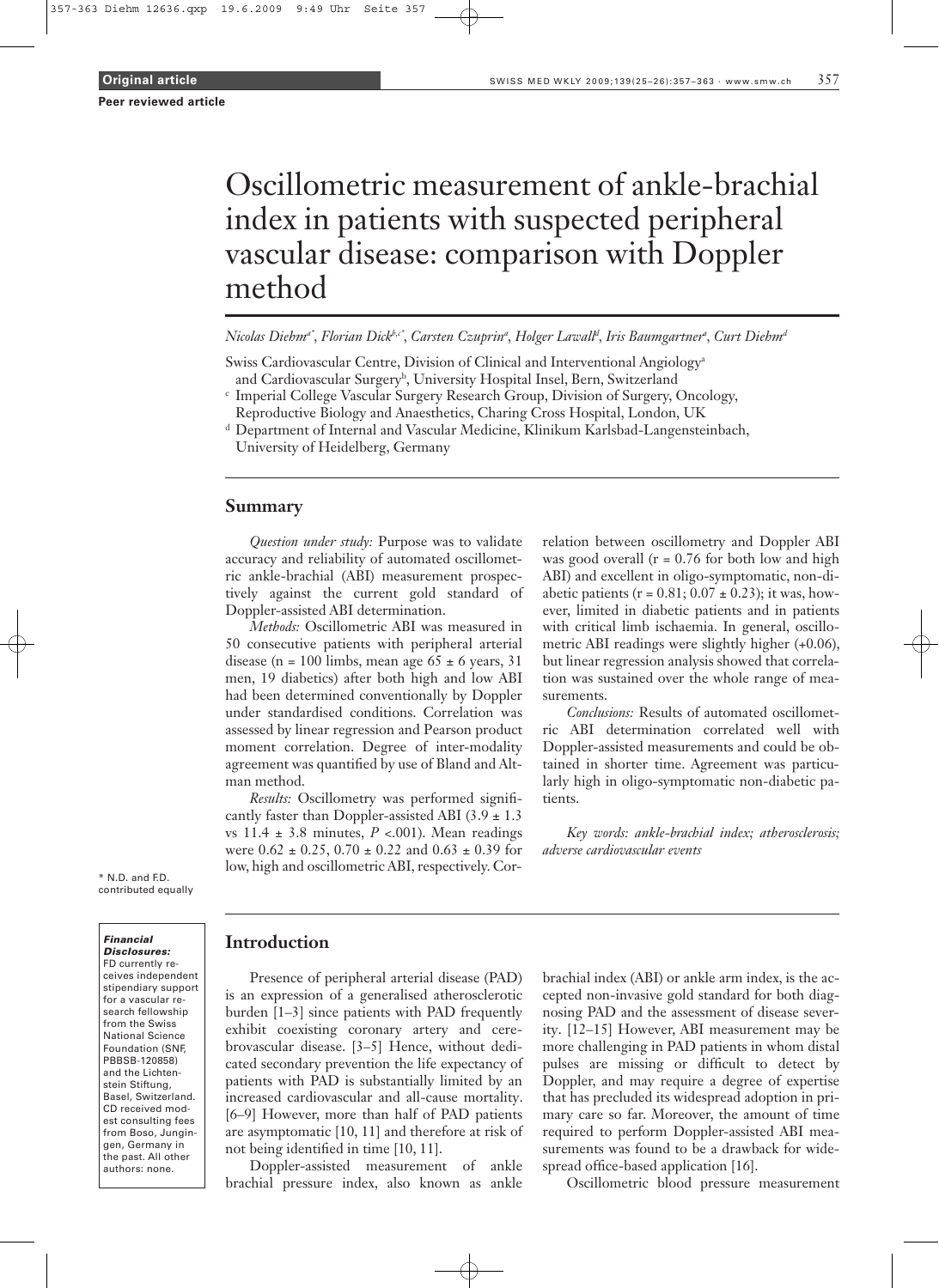(fig. 1) is commonly used for screening and follow-up monitoring of arterial hypertension since it is widely available, reliable and simple to use. [8]



Accordingly devices can be successfully self-applied by patients for blood pressure measurement at brachial or forearm level. [17] Moreover, oscillometry is used for blood pressure evaluation at lower limbs after bypass surgery. [18] This has led to the emergence of automated tools for simplified ABI-measurements using oscillometry rather than pinpoint detection of a vessel by a Doppler probe. Thus, automated oscillometry is likely to overcome the characteristic limitations of conventional ABI assessment and might pave the way for cost-effective population based diagnosis of PAD.

The purpose of the present study was to validate oscillometric ABI measurement by assessing inter-modality correlation and degree of agreement with the current gold standard of Dopplerassisted measurement in a vascular outpatient setting.

## **Methods**

Figure 1

sures.

Oscillometric blood pressure measurement. With this method, the magnitude of the pressure vacillation under the cuff is measured as it deflates from suprasystolic pres-

> A consecutive series of 50 patients presenting in March 2008 at our outpatient clinic with chronic symptomatic PAD were included after informed consent for bimodal ABI measurement on both limbs (n = 100). Exclusion criteria were (1) major amputations in lower or upper limbs, (2) open wounds or ulcerations in lower limbs, (3) history of previous bypass surgery or angioplasty; (4) marked oedema of one or both feet, (5) body mass index >40 and (6) atrial fibrillation. The research protocol was in accordance with the institutional ethic's committee and with the Helsinki Declaration.

> Cardiovascular risk factors were prospectively recorded following widely applied consensus guidelines. [15] Briefly, arterial hypertension was assumed when measurement of arterial blood pressure exceeded 140 mm Hg (systolic) and/or 90 mm Hg (diastolic) on at least two different occasions, or if the patient was on antihypertensive medication. Hyperlipidaemia was defined as a total serum cholesterol level of >5 mmol/L, serum HDL cholesterol level of <1 mmol/L, or serum triglyceride level of >2 mmol/L or if a patient was on lipid-lowering medication. Diabetes mellitus was defined by fasting blood sugar levels >120 mg/dL or HbA1c level >6%. Additionally, the presence of diabetes mellitus was assumed if the patient was taking any hypoglycaemic treatment. Current smoking habits were divided into either smoking or non-smoking. Renal insufficiency was defined by serum creatinine levels >130 μmol/L.

## **Ankle brachial pressure index measurements**

All measurements were made in a temperature-controlled room (24°  $\pm$  1 °C) where each subject rested supine for 10 minutes before measurements were started. Both measurement protocols were performed by an examiner with experience in ABI measurements of over 30 years (CD) and who was blinded to all clinical baseline parameters. Due to the higher degree of subjectivity Doppler-assisted ABI measurements were invariably performed first. The time used for both Doppler-assisted and oscillometric ABI measurements (including the time needed for patient preparation and repeated measurements) was noted for every patient. Tibial artery incompressibility was assumed when ABI exceeded 1.3 as described earlier [19–21] and these measurements were excluded from analysis.

Doppler-assisted ABI measurements were performed according to the method described by Lovelace and Moneta [22] using a sphygmomanometer (Erka GmbH, Bad Toelz, Germany) with a cuff width ranging between 29 and 40 cm and a Doppler device with an 8.2 MHz continuous wave probe (Ultrasonic Flow Detector model 811–B, Parks Medical Electronic Inc., Aloha, Oregon, USA). In brief, the cuff was inflated to suprasystolic pressure (i.e., >30 mm Hg above expected systolic pressure) and deflated slowly until a flow signal was detected by Doppler over the dorsalis pedis artery and posterior tibial artery, respectively, thereby possibly indicating two different systolic pressures at the ankle level. These were recorded as "high" and "low" ankle systolic pressures. [23–25] Brachial artery systolic pressure was determined similarly on both upper extremities, the higher systolic brachial pressure being used for ABI calculations. Hence, for each limb a "high" and a "low" Doppler-assisted ABI was registered [23–25].

Oscillometric ABI measurements were carried out using a standard automated blood pressure cuff system (BOSO ABI system 100, BOSO, Jungingen, Germany). This device measures arterial blood pressure in all four extremities simultaneously using appropriate cuff sizes for arms and legs, thus avoiding a potential bias by variations of blood pressure. Essentially, the oscillometer measures the magnitude of the pressure vacillation under the cuff as it is deflated from suprasystolic pressures (i.e., >30 mm Hg above expected systolic pressure). Initially the oscillation amplitude increases as cuff pressure decreases but eventually reaches a peak amplitude at the mean arterial pressure after which further decrease of external compression causes the oscillation to decrease again (fig. 1). Systolic and diastolic blood pressures are then calculated at predefined percentages of the maximum oscillation amplitude. At the same time, the device records any arrhythmia.

#### **Statistical analysis**

Continuous variables are summarised as mean ± one standard deviation (SD) when normally distributed, and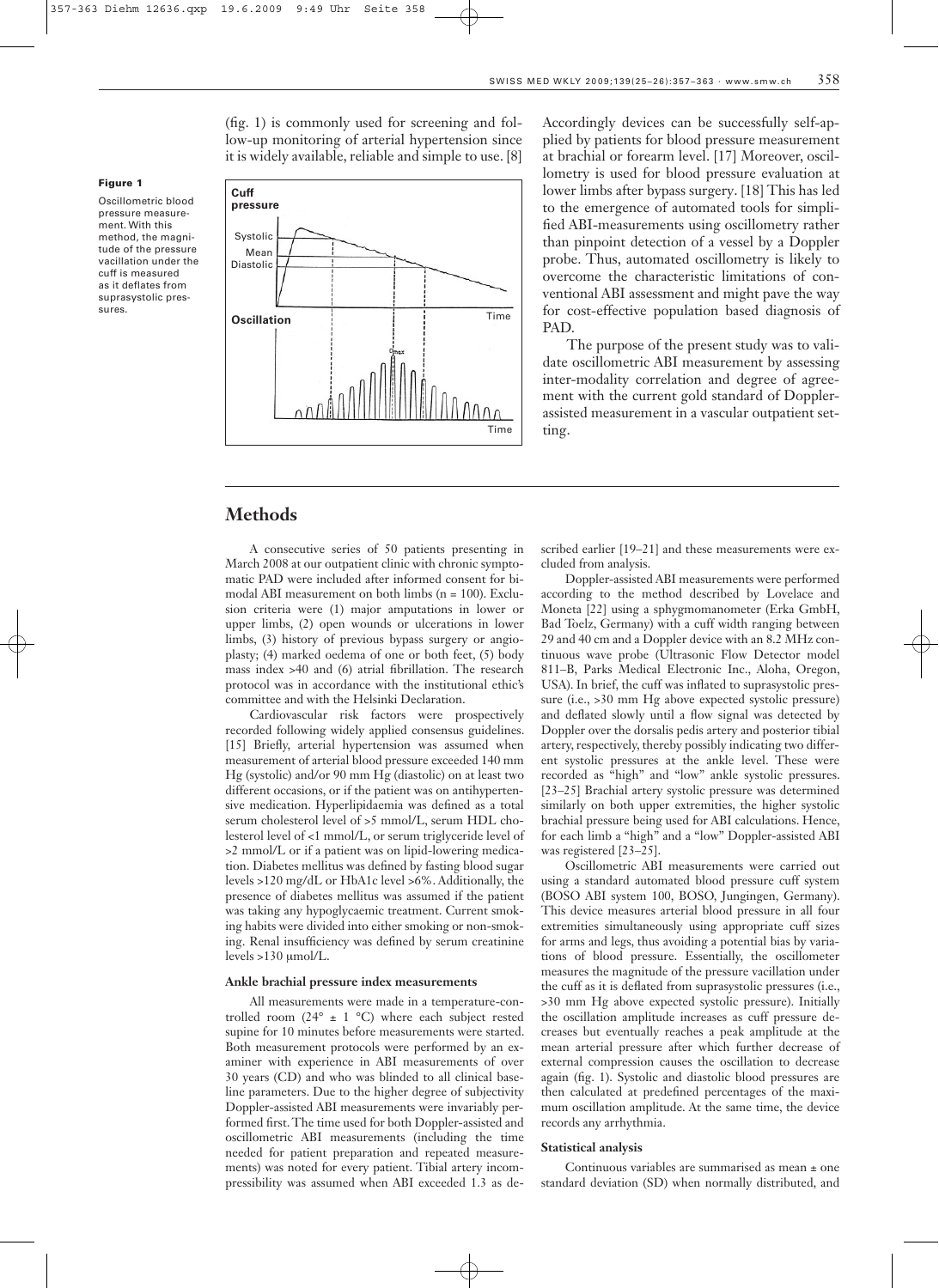as median (interquartile range) when asymmetrically distributed. Categorical variables are presented as numbers (percentages). Correlation of measurements obtained by Doppler-assisted method (low and high ABI values) and oscillometry was assessed by linear regression and Pearson product moment correlation. The resulting correlation coefficient (r) ranges between –1 and +1 where +1 and –1 stand for perfect correlation and zero for random distribution with absolute absence of correlation. In between, values >0.80 refer to excellent correlation, 0.61 to 0.80 to substantial correlation and 0.41 to 0.60 to moderate correlation. Any finding below 0.40 signifies poor correlation. [26] Coefficients of determination (r<sup>2</sup>) were calculated to estimate the degree (in per cent) by which the regression model was able to approximate the actual data, and 95% confidence intervals were calculated around regression lines. The degree of inter-modality agreement was quantified by the Bland and Altman method. [27] For each measurement pair the arithmetic difference was plotted against the arithmetic mean. The mean of all measurement differences represents the centre of agreement and would be zero for identical readings. The observed degree of variability is quantified as 1.96 SD above and below this centre of agreement and allows informed interpretation of the quality of concordance. Systematic differences in readings were tested for by paired and twosided *t*-test. Results were stratified for presence of diabetes. An  $\alpha$ -error was accepted up to 5%, therefore *P*-values less than .05 were considered to indicate statistical significance. All analyses were performed using a computerised software package `SPSS for Windows Version 12.0.1´.

# **Results**

One hundred lower limbs and 100 arms were analysed. Two limb readings were excluded from analysis due to incompressible arteries and all arm measurements could be used for correlation analyses. Demographic characteristics of the patient sample (n = 50) and prevalence of cardiovascular risk factors are summarised in table 1. Stratification for diabetes mellitus (38%) showed an even distribution of other cardiovascular risk factors between non-diabetic and diabetic patients (table 1). Oscillometric blood pressure detection at lower limb level initially yielded falsely low values (subsequently subsumed as '0') due to detection problems in 11 (18%, non-diabetic patients) and 13 limbs (33%, diabetic patients, *P* = .045), respectively. These measurements had to be repeated. Mean Doppler-assisted ABI (high ABI method) of limbs in whom oscillometric ABI measurement had to be repeated was  $0.48 \pm 0.12$ ,

## Table 1

Characterisation of the investigated patient sample.

|                                                   | All patients<br>$(n = 50)$ | <b>Non-diabetics</b><br>$(n = 31)$ | <b>Diabetics</b><br>$(n = 19)$ | P                 |  |
|---------------------------------------------------|----------------------------|------------------------------------|--------------------------------|-------------------|--|
| White race, n (%)                                 | 50 (100%)                  | 31 (100%)                          | 19 (100%)                      | N/A               |  |
| Age [years] $\pm$ SD                              | $65 \pm 6$                 | $64 \pm 5$                         | $66 \pm 6$                     | $.77*$            |  |
| Female gender, n (%)                              | 19 (38%)                   | 13 (42%)                           | 6(32%)                         | .56 <sup>†</sup>  |  |
| Mean height $[m] \pm SD$                          | $1.67 \pm 0.15$            | $1.72 \pm 0.20$                    | $1.64 \pm 0.17$                | $.33*$            |  |
| Weight $[kg] \pm SD$                              | $75.2 \pm 6.2$             | $73.2 \pm 5.5$                     | $76 \pm 6.1$                   | $.19*$            |  |
| Body mass index $(kg/m2) \pm SD$                  | $26.8 \pm 4.5$             | $25.9 \pm 4.4$                     | $27.6 \pm 4.9$                 | $.28*$            |  |
| Arterial hypertension, n (%)                      | 27 (54%)                   | $16(52\%)$                         | 11 (58%)                       | .77 <sup>†</sup>  |  |
| Hyperlipidaemia, n (%)                            | $30(60\%)$                 | 18 (58%)                           | 12(63%)                        | .77 <sup>†</sup>  |  |
| Current smoking, n (%)                            | 41 (82%)                   | 24 (77%)                           | 17 (89%)                       | .76 <sup>†</sup>  |  |
| Renal insufficiency, n (%)                        | 6(12%)                     | $3(10\%)$                          | 3(16%)                         | .66 <sup>†</sup>  |  |
| Coronary heart disease, n (%)                     | 17 (34%)                   | 11(35%)                            | 6(32%)                         | $1.00^{+}$        |  |
| Cerebrovascular disease, n (%)                    | 7(14%)                     | 4(13%)                             | 3(16%)                         | $1.00^{+}$        |  |
| Claudication, $n$ (%) <sup><math>\pm</math></sup> | 68 (68%)                   | 42 (68%)                           | 26 (68%)                       | 1.00 <sup>†</sup> |  |
| Critical limb ischaemia, n (%) <sup>+</sup>       | 32 (32%)                   | 20 (32%)                           | 12 (32%)                       | $1.00^{+}$        |  |

Stratification for presence of diabetes showed similar distribution of cardiovascular risk factors, comorbidities and clinical presentation between diabetic and non-diabetic patients. *SD:* standard deviation; \* Two-tailed and unpaired Student's *t*-test; † Two-tailed Fisher exact test; ‡ limb-based data

and 20/24 (83%) of these limbs exhibited severe claudication or critical limb ischaemia.

## **Correlation of calculated ankle brachial indexes**

Mean ABI was  $0.62 \pm 0.25$  for lower Dopplerassisted ABI and  $0.70 \pm 0.22$  for higher Dopplerassisted ABI (*P* <.001, by two-tailed and paired *t*-test). Mean oscillometric ABI (0.63  $\pm$  0.39) was similar to lower Doppler ABI  $(P = .60)$  and significantly lower than higher Doppler ABI (*P* = .012). However, correlation was substantial with both (*P*  $< 0.001$ ,  $r = 0.77$  with low Doppler ABI, and  $r = 0.75$ with high Doppler ABI, respectively). Degree of agreement was 0.01 ± 0.49 (low Doppler ABI) and  $0.07 \pm 0.5$  (high Doppler ABI). After correction for oscillometric '0' readings, correlation remained substantial ( $r = 0.75$  and 0.77, respectively,  $P < .001$ ), and degree of agreement was  $0.13 \pm 0.25$ (low Doppler ABI) and  $0.06 \pm 0.24$  (high Doppler ABI), respectively. However, oscillometric readings were systematically slightly higher (+0.06 in the mean,  $P < .001$ ). Stratification of these results for diabetes is summarised in table 2 and figures 2 and 3.

Of note, correlation between oscillometry and Doppler-assisted ABI was best in non-diabetic patients after correction for oscillometric '0' readings ( $r = 0.81$ ,  $P < .001$ ). Similarly, the highest degree of agreement was found in these patients  $(\pm 0.23)$ . As depicted in figure 3, the variation concentrated in a narrow band above the ideal centre of agreement thereby indicating a systematic tendency for higher readings using oscillometry. Correlation was somewhat less pronounced in diabetic patients after correction for oscillometric "0" readings, but still substantial (r = 0.64, *P* <.001). In these patients, degree of agreement was markedly better for the high ABI as compared to the low ABI method (fig. 3). Linear regression analysis reconfirmed these findings, displaying markedly smaller 95% confidence intervals in non-diabetic patients (fig. 2).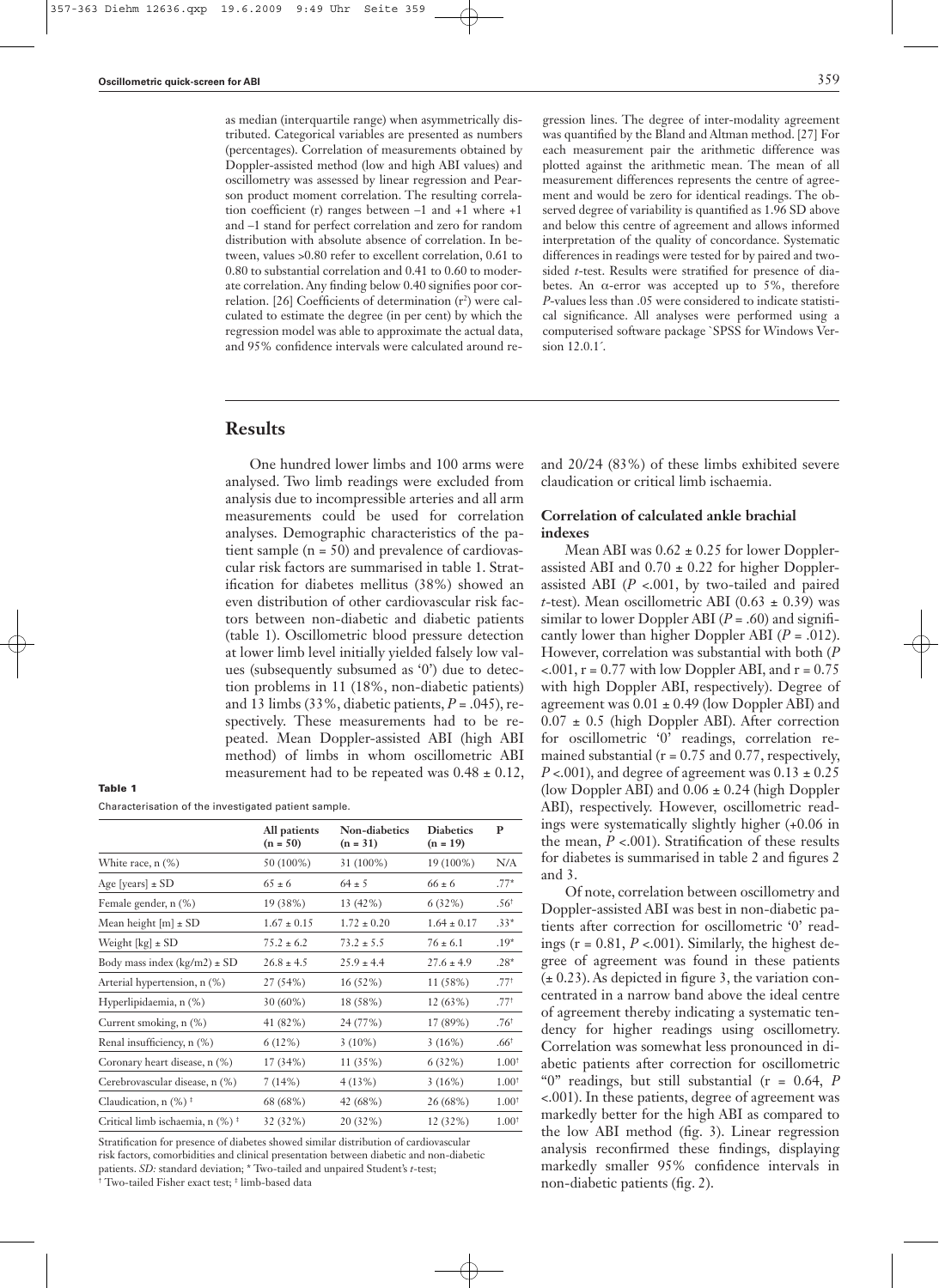## Figure 2

Linear regression analysis of correlation between oscillometric (OSC) and Doppler-assisted high (left) and low (right) measurement of ankle brachial index (ABI), respectively, including stratification for presence of diabetes. 95% confidence intervals (CI) are indicated for linear regression.



#### Figure 3

Bland-Altman plots of intermodality agreement between oscillometric (OSC) and Doppler-assisted low (top row) and high (bottom row) measurement of ankle brachial index (ABI), respectively. Horizontal line represents the actual centre of agreement, and the interrupted line the ideal centre of agreement. Dotted lines represent limits of agreement (i.e., 1.96 standard deviations of inter-modality difference).

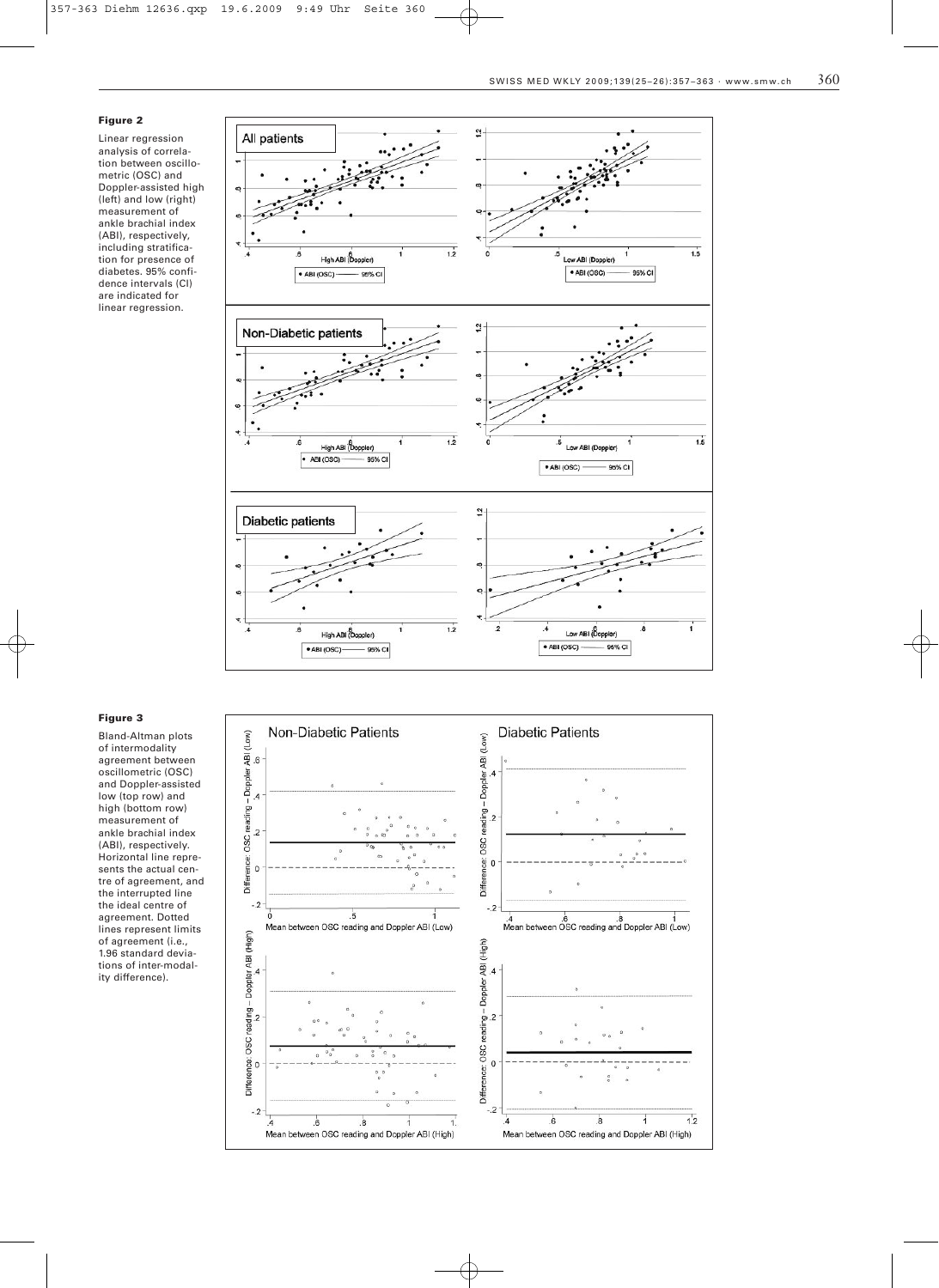## **Correlation of blood pressure measurement**

The difference between right and left arm blood pressure measurements was nearly identical between the methods (table 2). Interestingly, correlation was markedly better in diabetic patients in this respect. Accordingly, correlation between oscillometry and Doppler-assisted blood pressure determination was markedly better in diabetic patients as compared to non-diabetic patients (r =  $0.91$  vs  $r = 0.72$ , table 2). However, overall correlation was excellent for all patients (r = 0.82, *P* <.001). Oscillometry had a tendency to measure

systematically slightly higher values (+4.6 mm Hg, *P* = .046 by two-tailed and paired *t*-test). Results at lower limb level and stratification for diabetes are detailed in table 2.

## **Duration of measurement protocols**

Time needed to perform Doppler-assisted ABI measurements was significantly longer (11.4 ± 3.8 minutes) than that for automated oscillometric ABI measurements  $(3.9 \pm 1.3 \text{ min}, P < .001)$ by paired two-tailed *t*-test).

# **Discussion**

This prospective correlation study validated the accuracy and reliability of a new, fast and fullyautomated ABI-measurement system. The main finding was that correlation between oscillometry and Doppler-assisted measurement was substantial for all patients studied and excellent in oligosymptomatic and non-diabetic patients, whereas reliability of oscillometric signal detection was limited in patients with severe PAD. The second important finding was that oscillometry was significantly faster than Doppler and produced systematically slightly higher readings.

Oscillometers have proven to be fast and reliant tools for self-applied assessment of blood pressure in the patient's hands. [17] The present study reconfirmed the substantial correlation between oscillometry and conventional measurement. For ABI calculations, all four extremities need to be assessed. [8] The oscillometric system allows simultaneous assessment of all four extremities and is free of observer bias. In contrast, Doppler measurements are performed successively and need interpretation by an observer. This was associated with unreliable evaluation of inter-site blood pressure ratios or differences [28] and may be prohibitively time-consuming for general practice. The present study was performed in a typical outpatient environment and showed that oscillometry was associated with a significant reduction of examination time as compared to Doppler ABI. Despite increased costs for the hardware required for oscillometric ABI measurement, the latter may represent an advantage in making ABI assessment generally more ac-

Table 2

Main validation results of oscillometric measurement of ankle brachial index, stratified for presence of diabetes.

|                                                     |              | <b>Non-Diabetic patients</b>                                      |         |                                                                                                     |                      | Diabetic patients |                                                                   |         |                                                                                                     |                      |  |
|-----------------------------------------------------|--------------|-------------------------------------------------------------------|---------|-----------------------------------------------------------------------------------------------------|----------------------|-------------------|-------------------------------------------------------------------|---------|-----------------------------------------------------------------------------------------------------|----------------------|--|
|                                                     | $\mathbf{n}$ | Correlation r<br>(Coefficient of<br>determination, %)<br>P-Value* |         | Degree of agreement<br>(mean difference<br>$(95\% - CI) \pm 2SD$ ),<br>mm Hg (pressure)<br>or index |                      | $\mathbf n$       | Correlation r<br>(Coefficient of<br>determination, %)<br>P-Value* |         | Degree of agreement<br>(mean difference<br>$(95\% - CI) \pm 2SD$ ),<br>mm Hg (pressure)<br>or index | P-Value <sup>+</sup> |  |
| Systolic blood pressure                             | 31           |                                                                   |         |                                                                                                     | P-Value <sup>+</sup> | 19                |                                                                   |         |                                                                                                     |                      |  |
| measurement (arm)                                   |              |                                                                   |         |                                                                                                     |                      |                   |                                                                   |         |                                                                                                     |                      |  |
| Osc right vs left                                   |              | 0.88(77%)                                                         | < 0.001 | $-0.07$ (-4.5 to 4.4) $\pm$ 24                                                                      | > 0.1                |                   | 0.97(94%)                                                         | < 0.001 | $2.84 (-1.5 \text{ to } 7.2) \pm 18$                                                                | >0.1                 |  |
| Doppler right vs left                               |              | 0.78(61%)                                                         | < 0.001 | $-0.58$ (-6.2 to $5.0$ ) ± 30                                                                       | > 0.1                |                   | $0.96(92\%)$                                                      | < 0.001 | 2.11 $(-2.0 \text{ to } 6.2) \pm 17$                                                                | >0.1                 |  |
| Osc vs Doppler (high)                               |              | 0.72(52%)                                                         | < 0.001 | 2.87 $(-3.5 \text{ to } 9.2) \pm 35$                                                                | > 0.1                |                   | 0.91(83%)                                                         | < 0.001 | 7.42 (1.2 to $13.7$ ) $\pm$ 26                                                                      | 0.023                |  |
| Systolic blood pressure<br>measurement (lower limb) | 51           |                                                                   |         |                                                                                                     |                      | 23                |                                                                   |         |                                                                                                     |                      |  |
| Osc vs Doppler (low)                                |              | 0.67(45%)                                                         | < 0.001 | 23.3 (16.1 to 30.6) $\pm$ 52                                                                        | < 0.001              |                   | 0.50(25%)                                                         | 0.044   | 24.6 (12.1 to $37.1$ ) $\pm 58$                                                                     | < 0.001              |  |
| Osc vs Doppler (high)                               |              | 0.72(52%)                                                         | < 0.001 | 13.8 (7.8 to $19.8$ ) $\pm$ 43                                                                      | < 0.001              |                   | 0.57(32%)                                                         | 0.012   | 11.7 (1.2 to $22.3$ ) $\pm$ 49                                                                      | 0.031                |  |
| ABI measurement                                     | 62           |                                                                   |         |                                                                                                     |                      | 36                |                                                                   |         |                                                                                                     |                      |  |
| Osc vs Doppler (low ABI)                            |              | 0.74(55%)                                                         | < 0.001 | $0.05$ (-0.02 to 0.11) $\pm 0.45$                                                                   | >0.1                 |                   | 0.79(62%)                                                         | 0.003   | $-0.04$ (-0.13 to 0.05) $\pm$ 0.53                                                                  | >0.1                 |  |
| excluding Osc '0'                                   |              | 51 $0.78(61\%)$                                                   | < 0.001 | $0.14(0.09 \text{ to } 0.18) \pm 0.27$                                                              | < 0.001              | 23                | $0.64(41\%)$                                                      | < 0.001 | $0.12$ (0.06 to $0.18$ ) $\pm$ 0.58                                                                 | < 0.001              |  |
| Osc vs Doppler (high ABI)                           |              | 0.78(61%)                                                         | < 0.001 | $-0.02$ (-0.08 to 0.04) $\pm 0.45$ >0.1                                                             |                      |                   | 0.73(53%)                                                         | 0.003   | $-0.15$ ( $-0.25$ to $-0.05$ ) $\pm 0.58$                                                           | 0.004                |  |
| excluding Osc '0'                                   | 51           | 0.81(66%)                                                         | < 0.001 | $0.07(0.04 \text{ to } 0.11) \pm 0.23$                                                              | < 0.001              | 23                | $0.64(41\%)$                                                      | < 0.001 | $0.04$ (-0.01 to 0.01) $\pm$ 0.24                                                                   | > 0.1                |  |
| Doppler (low vs high ABI)                           |              | 0.94(88%)                                                         | < 0.001 | $0.06(0.04 \text{ to } 0.09) \pm 0.15$                                                              | < 0.001              |                   | 0.87(76%)                                                         | < 0.001 | $0.11$ (0.07 to 0.15) $\pm 0.24$                                                                    | < 0.001              |  |

ABI: ankle brachial index; Osc: oscillometric (measurement); \* Two-tailed, single sample *t*-test; † Two-tailed and paired *t*-test  $\S$  n = 2 limbs excluded due to arterial incompressibility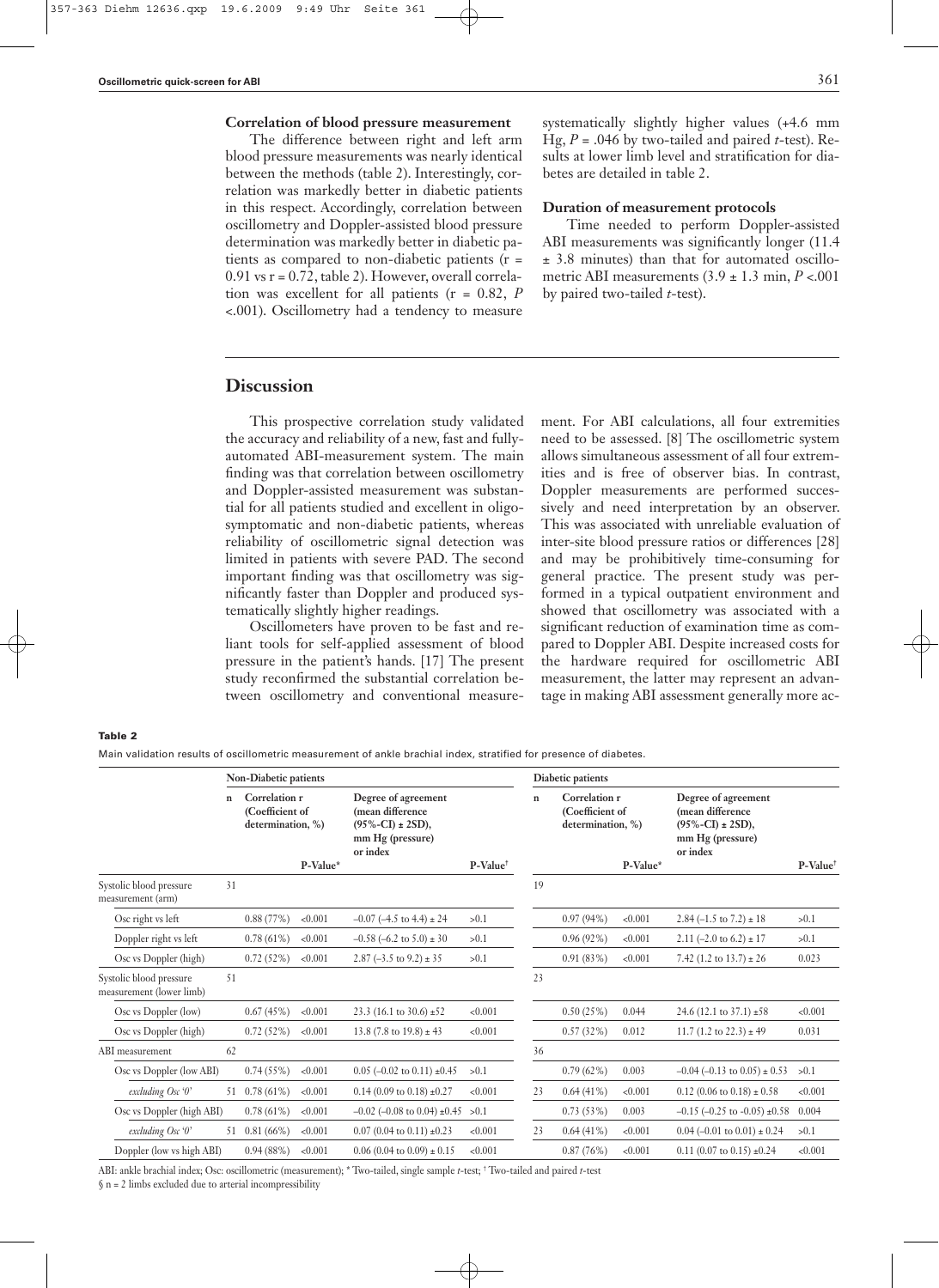ceptable to real-world primary health care, where duration of examinations is not considered for reimbursement.

Oscillometric ABI determination has been assessed before. [29–32] In a recent study of 201 subjects, Beckman and co-workers reported a good correlation with Doppler ABI ( $r = 0.78$ ). [29] However, there was concern that more than 70% of patients did not have PAD and thus presumably presented with normal ABI. In these cases correlation could be expected to be very high, which may have led to an overestimation of the correlation in patients with the disease. In the present series only patients with suspected PAD were included and all degrees of severity of disease were represented, with a wide distribution of ABI measurements. The degree of correlation was very similar. The correlation coefficient was 0.75 overall and, for non-diabetic patients, even better than that reported by Beckman et al. (i.e.,  $r = 0.81$ ). Aboyans and colleagues, however, investigated the use of a different oscillometric device in a mixed cohort including suspected claudicants, patients with known cardiac or cerebrovascular atherosclerosis and healthy volunteers. [32] The authors concluded that oscillometry was poorly reliable as compared with Doppler and that it thus might lead to underestimating ABI. In our series we confirmed a systematic tendency of the oscillometric device for higher readings, which, applying the established reference scale for Doppler-assisted ABI, would indeed underestimate the presence of PAD. However, this is not a generic shortcoming of the method, since, as long as the correlation is consistent over the whole range of expected measurements (fig. 2), diagnostic agreement simply depends on dedicated adaptation of the reference scale.

Unlike earlier reports, the present study assessed correlation between oscillometric ABI measurements and both low and high Doppler ABI, since lower ABI was recently shown to improve detection of patients at increased cardiovascular risk. [23, 24] Interestingly, correlation was equally good with low and high ABI in non-diabetic patients, whereas it was less satisfactory in diabetic patients with advanced disease (table 2).

Diabetes is one of the major risk factors of PAD. [20] In these patients the faster progression of media sclerosis renders vessels non-compliant at an early stage, particularly vessels with smaller diameter. Doppler-assisted ABI measurements have been reported before to be less reliable or falsely high in diabetic patients, [21] and often clinicians rely instead on photopletysmographic greater toe pressure measurements. [20] The influence of diabetes on oscillometry, however, has not been previously assessed. Although our results indicate that oscillometric ABI measurement was feasible in both diabetic and non-diabetic patients, its potential use is limited in diabetic patients. Whereas correlation with Doppler-assisted measurements at the brachial level was, astonishingly, better in diabetic patients, their readings were less reliable at ankle level which corroborates earlier findings regarding Doppler. Essentially, we found a good degree of agreement only with the higher Doppler ABI in diabetic patients. In the present study, detection problems occurred in 24% of limbs undergoing oscillometric ABI measurement. However, even after repetition of measurements due to an initial technical failure in almost every fourth patient, oscillometric ABI measurement could be carried out in a significantly shorter time. Oscillometric ABI determination was hampered in a substantial number of patients with diabetes mellitus and advanced peripheral arterial disease. Hence, and as for Doppler-assisted ABI, this subset of patients seems unsuited for standardised assessment but needs individual appraisal.

## **Study limitations**

Certain limitations of our study must be considered when interpreting the data. As discussed above, the present series was limited to patients with known PAD in order to represent a wide spectrum of symptomatic PAD. Hence it was possible to investigate correlation and degree of agreement of oscillometry with the current gold standard of Doppler ABI in a reasonably large sample. However, population-based specificity and sensitivity remain obscure. For such an investigation, a different sample representing the prevalence of PAD in the general population would be needed. Such a sample would have been too large to justify a study with a novel methodology of unknown accuracy. Since there is currently no reliable data available, an appropriate screening pilot study, preferably including the concept of measuring high and low Doppler ABI, [23, 24] will have to be performed, before oscillometry can be recommended for population-based screening. Secondly, the present study investigated the use of only one type of oscillometric blood pressure device. Thus, we obviously cannot extrapolate our results to other available devices, which may contain different calculation algorithms. Thirdly, patients with arterial incompressibility as defined by ABI >1.3 [19–21] were excluded in the present series. Therefore, no conclusions about the accuracy of oscillometric ABI determination in patients with medial sclerosis can be drawn from the present study.

In conclusion, the present study demonstrated that automated oscillometric determination of ABI is feasible, fast and easy to perform and correlates well with conventional Dopplerassisted ABI measurements in patients with moderate PAD. The accuracy of oscillometry was best in oligo-symptomatic, non-diabetic patients, who represent the bulk of a potential screening target population. Sensitivity and specificity as well as cost-effectiveness of this novel diagnostic tool need to be validated in a prospective populationbased study.